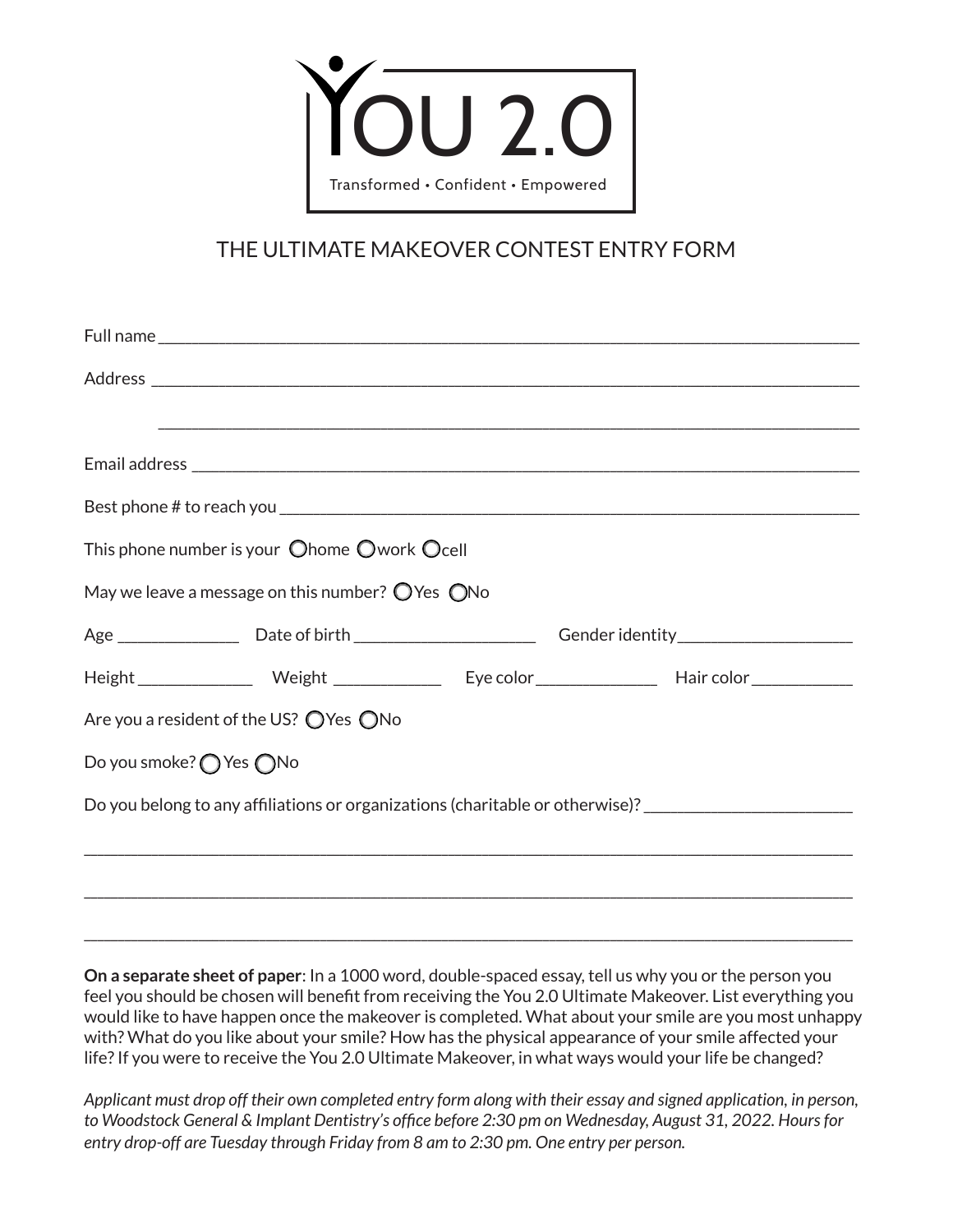

## THE ULTIMATE MAKEOVER CONTEST

## *Affirmation of Eligibility and Liability and Publicity Release*

\_\_\_\_\_\_\_\_\_\_\_\_\_\_\_\_\_\_\_\_\_\_\_\_\_\_\_\_\_\_\_\_\_\_\_\_\_\_\_\_\_\_\_\_\_\_\_\_\_\_\_\_\_\_\_\_\_\_\_\_\_\_\_\_\_\_\_\_\_\_\_\_\_\_\_\_\_\_\_\_\_\_\_\_\_\_\_\_\_\_\_\_\_\_\_\_\_\_\_\_\_\_\_\_\_\_\_\_\_\_\_\_\_\_\_\_\_\_\_\_\_\_\_\_\_\_\_\_\_\_\_\_\_\_\_\_\_\_\_\_\_\_\_,

## **Affirmation of Eligibility**

I represent and affirm that I am at least eighteen years of age and I reside at the following as my principal address:

which is located in Ulster County, New York.

I further represent and affirm that I am not:

- (i) an employee of Woodstock General & Implant Dentistry and Medical Aesthetics of the Hudson Valley ("Sponsors");
- (ii) a member of the family of any a Sponsor employee; or
- (iii) an individual living in the same household as an individual described in (i) or (ii) above.

## **Release of Sponsors**

I hereby agree to release and hold harmless Sponsors and their officers, directors, shareholders, employees, representatives, and agents from and against any actions, claims and/or liability for injury, loss or damage of any kind to persons (including death) and property (including any for the violation or infringement of any proprietary or personal right) caused in whole or in part, directly or indirectly, from my participation in the Contest, and/or my use, misuse, acceptance of any prize, and/or for any services performed on me as part of the prize.

## Publicity Release

I consent to and give each Sponsor and each dental or medical professional who would provide services to me as part of the prize, the right to photograph, record or videotape me in connection with the services to be provided as part of the prize and in any subsequent publication of those images and to use, publish or display, in perpetuity, my name, address, biographical information, Prize information, picture (including, but not limited to before-and-after photographs and photographs of any procedure), portrait, likeness, voice, quotes, verbal or written statements, opinions and photographs or video of me (in whole or in part, as may be adapted, edited, or modified, as solely determined by Sponsor(s)) for advertising, trade, publicity or promotional purposes in any media now known or hereafter discovered, worldwide, without my review, notification or approval, all without additional consideration or payment to me, unless prohibited by law. I also hereby waive any privacy claims under NY Civil Rights Law §50-51 related thereto.

## Taxes

I acknowledge that I am responsible for all federal, state and local taxes, as well as any other applicable taxes, and any expenses they I may incur as a result of winning a prize.

## **Scheduling and Disqualification**

I will be available for several days for the makeover process and I will make all scheduled appointments. I hereby acknowledge that missing appointments could jeopardize the completion of the makeover and could result in my disqualification in the sole discretion of Sponsor(s). If I am disqualified for any reason, an alternate participant will be chosen to receive the prize.

## **Health**

I am in excellent mental and physical health and I will provide current copies of my medical forms to the Sponsors upon request.

\_\_\_\_\_\_\_\_\_\_\_\_\_\_\_\_\_\_\_\_\_\_\_\_\_\_\_\_\_\_\_\_\_\_\_\_\_\_\_\_\_\_\_\_\_\_\_\_\_\_\_\_\_\_\_\_\_\_\_\_\_\_\_\_\_\_\_ \_\_\_\_\_\_\_\_\_\_\_\_\_\_\_\_\_\_\_\_\_\_\_\_\_\_\_\_\_\_\_\_\_\_\_\_\_\_\_\_\_\_\_

## **Acceptance and Signature**

\_\_\_\_\_\_\_\_\_\_\_\_\_\_\_\_\_\_\_\_\_\_\_\_\_\_\_\_\_\_\_\_\_\_\_\_\_\_\_\_\_\_\_\_\_\_\_\_\_\_\_\_\_\_\_\_\_\_\_\_\_\_\_\_\_\_\_

By signing below, I agree to participate in the Contest and am affirming that I fully understand the contents, meaning and impact of this Affirmation and Release and the Official Rules, of which I have received a copy.

Signature **Date**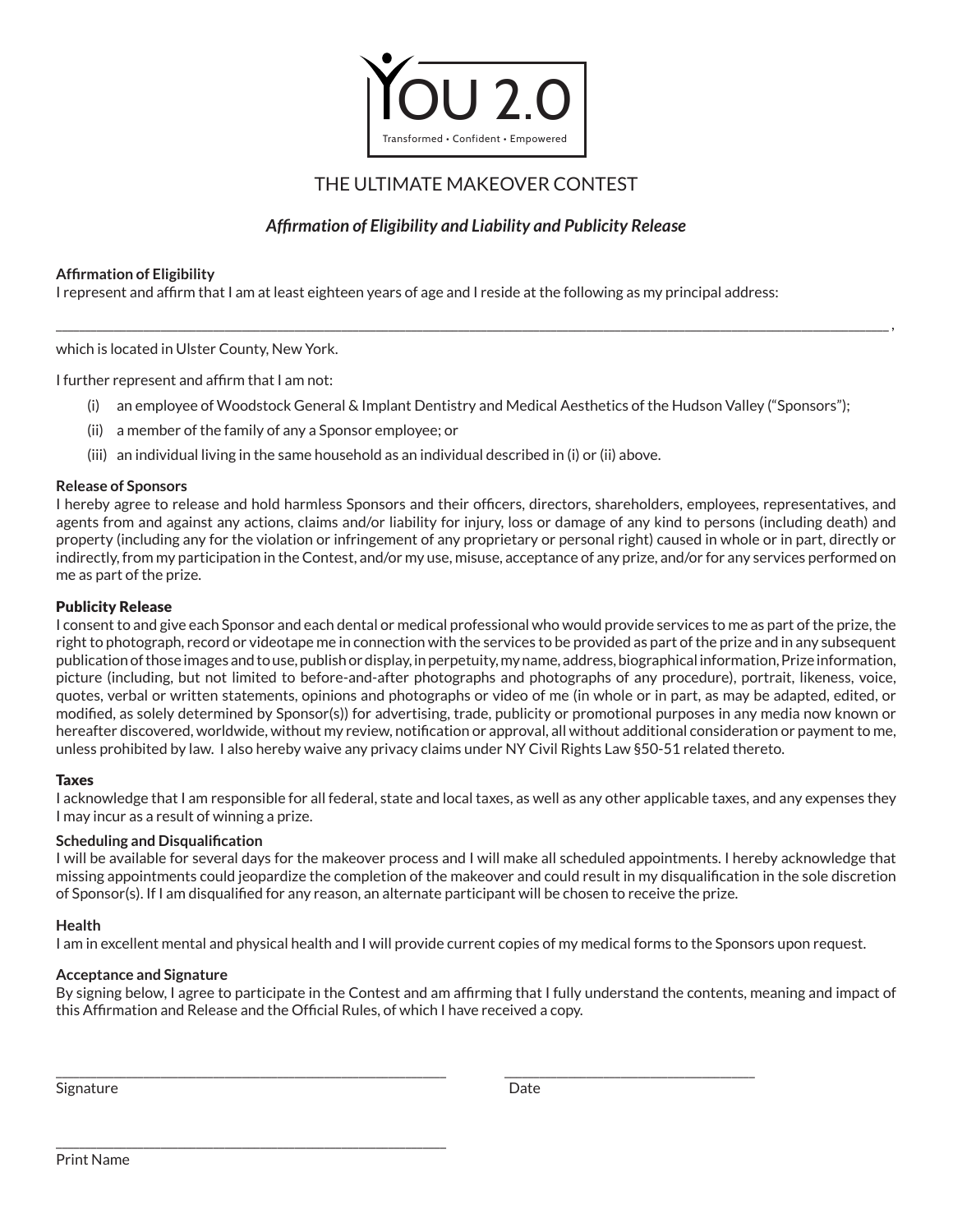

# THE ULTIMATE MAKEOVER CONTEST *Official Rules*

NO PURCHASE NECESSARY TO ENTER OR TO WIN. A purchase will not increase your odds of winning. All federal, state, local and municipal laws and regulations apply. Void where prohibited.

#### **Eligibility**

- Contestants must be at least 18 years of age on or before June 1, 2022 to participate in the contest. Valid proof of age must be presented.
- Contest is open to residents of Ulster County, New York only.

#### **Sponsors**

• The You 2.0 Ultimate Makeover Contest is sponsored by Woodstock General & Implant Dentistry and Medical Aesthetics of the Hudson Valley ("Sponsors"). Selection of winners and all other aspects of the contest shall be final and binding on entrant in all respects. The Sponsors will not be responsible for typographical, printing or other inadvertent errors in these official rules or in other materials relating to the contest. If you have any questions regarding this contest, please contact Danielle Liotta at 845-679-3706.

#### **Contestant Requirements for Participation**

- Contestants must sign a photo and video release form that allows the Sponsors, and their agents, contractors and assigns, to use photos and videos of Contestant on all promotional materials for each of the Sponsors. Promotional materials include, but are not limited to, social media platforms and the company's website.
- Contestants must provide written consent to utilize their first name and last initial, along with photos and videos, for promotional and voting purposes.
- Contestants must agree to a full comprehensive examination and consultation at Woodstock General & Implant Dentistry, if they are declared a finalist.

#### **Exclusions**

• Officers, directors or employees of Woodstock General & Implant Dentistry, Medical Aesthetics of the Hudson Valley, or KathodeRay Media or members of their family ("Excluded Individuals") or individuals living in the same household as an Excluded Individual are not eligible to apply for this contest.

#### **Time Period**

• Entries will be accepted beginning June 1, 2022 at 8am EST and ending on August 31, 2022 at 2:30pm EST. Finalists will be chosen on or before September 30, 2022. The Grand Prize Winner will be announced on October 4, 2022.

#### **Methods and Number of Entries**

- Contestants may enter the contest by completing an application form, which can be found on the Woodstock General & Implant Dentistry website at: <https://woodstockgeneraldentistry.com/wp-content/uploads/2020/02/You-2.0-Contest-Application.pdf>
- Contestants must submit a double-spaced 1,000-word essay on how the YOU 2.0 Ultimate Makeover Contest will change their life or someone else's life, which person they are nominating to be a Contestant.
- Applicants must sign an Affirmation of Eligibility/Liability and Publicity Release. If an application is submitted by someone other than the makeover Contestant, the application must also include an Affirmation of Eligibility/Liability and Publicity Release from the nominated Contestant, on whom the work is to be performed.
- Applicant must drop off their entry, consisting of an application, essay and affirmation(s), in person at the Woodstock General & Implant Dentistry office Tuesday through Friday from 8 am to 2:30 pm. One entry per person.
- Any questions regarding the number of entries submitted or the eligibility of a Contestant shall be determined by Sponsors in their sole discretion, and the Sponsors reserve the right to disqualify any entries by persons determined to be tampering with or abusing any aspect of the contest.
- Sponsors will not be responsible for incomplete, lost, late, "post-due," misdirected or illegible entries or for failure to receive entries for any reason, including but not limited to transmission or technical failures or malfunctioning of any telephone connection, network, hardware or software or weather-related events.
- All entries, including essays, applications, affirmations, photos and videos, become the property of Woodstock General & Implant Dentistry and no portion of the entry will be returned.

## **Prizes**

- Five (5) Finalists will receive a free comprehensive examination and consultation by Woodstock General & Implant Dentistry.
- One (1) Grand Prize Winner will receive a You 2.0 Ultimate Makeover Package, which will include customized treatment plan and Free Smile & Wellness Makeover, consisting of cosmetic dentistry and may include the services from the list below, depending on the professional assessment of the medical provider after making a professional assessment of the Grand Prize Winner: